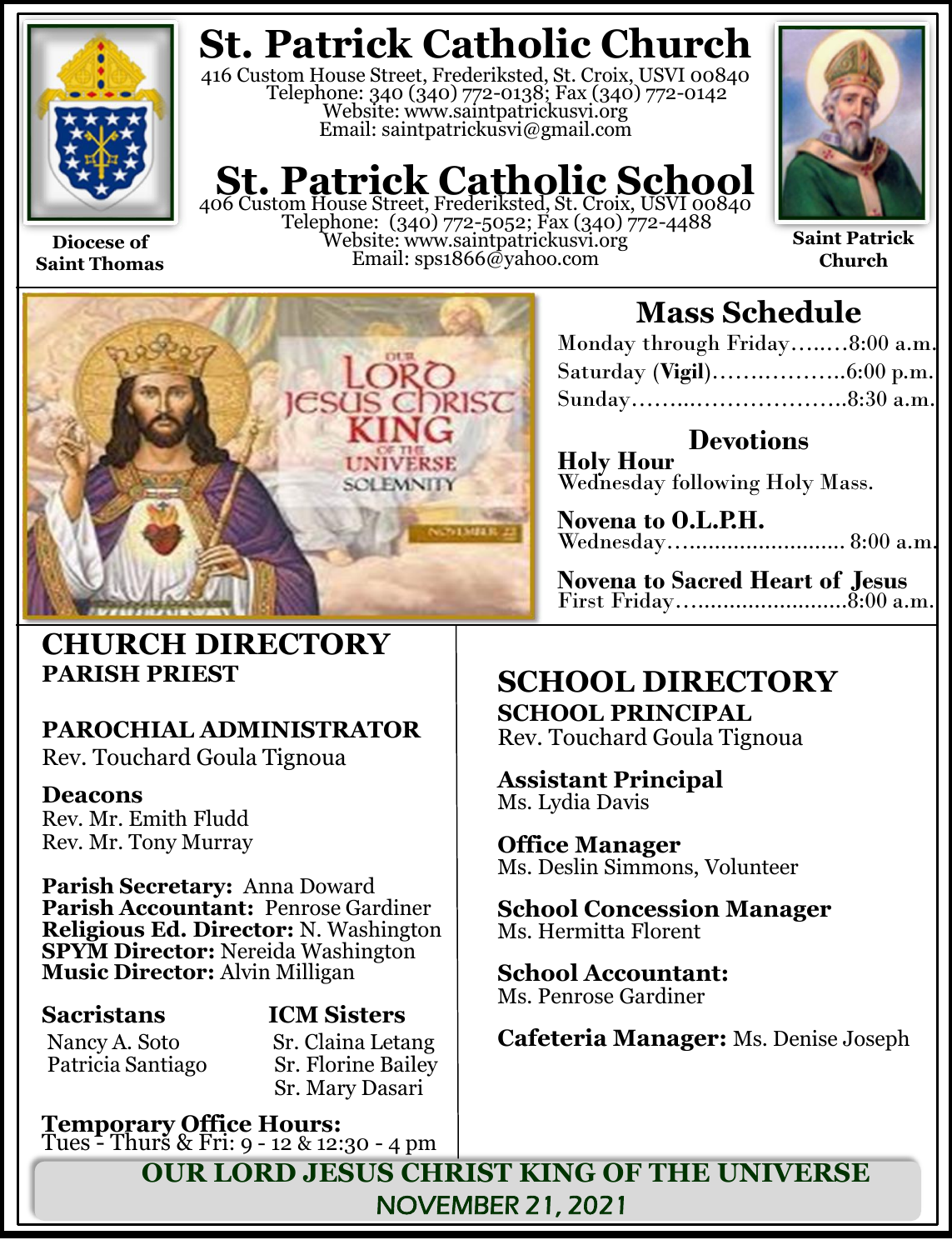## **OUR LORD JESUS CHRIST KING OF THE UNIVERSE NOVEMBER 21, 2021**

## **MASS INTENTIONS**

| <b>SATURDAY, November 20</b>                                        |                                           |                            |
|---------------------------------------------------------------------|-------------------------------------------|----------------------------|
| 6:00 PM. - Cathie Burton, Birthday Blessings, Rb Mother &           | <b>SUNDAY:</b>                            | Dn 7:13-14                 |
| family                                                              |                                           | Rv 1:5-8                   |
| <b>SUNDAY, November 21</b>                                          |                                           | Jn 18:33-37                |
| 8:30 AM. + Angel & Josephina Morales, Birthday Remembrance          |                                           |                            |
| Rb Angie Morales                                                    | <b>MONDAY:</b>                            | Dn 1:1-6,8-20              |
| <b>MONDAY, November 22</b>                                          | <b>Saint Cecilia, Virgin &amp; Martyr</b> | Lk 21:1-4                  |
| 8:00 AM. + Tamara Georges, Birthday Remembrance, Rb                 |                                           |                            |
| Parents                                                             | <b>TUESDAY:</b>                           | Dn 2:31-45                 |
|                                                                     | <b>Saint Clement I. Pope &amp; Martyr</b> | Lk 21:5-11                 |
| TUESDAY, November 23                                                | Saint Columban, Abbot USA                 |                            |
| 8:00 AM. + Mae Louise Williams, Birthday Remembrance, Rb            |                                           |                            |
| Family                                                              | <b>WEDNESDAY:</b>                         | Dn 5:1-6,13-14,16-17,23-28 |
| <b>WEDNESDAY, November 24</b>                                       | <b>Saint Andrew Dung-Lac, Priest</b>      | Lk 21:12-19                |
| 8:00 AM. - Taja T. Armstrong, Birthday Blessings, Rb Anna<br>Doward | and Companions, Martyrs                   |                            |
| <b>THURSDAY, November 25</b>                                        | <b>THURSDAY</b>                           | Dn 6:12-28                 |
| 9:00 AM. - Irvin Simmons, Birthday Blessings, Rb Family             | Saint Catherine of Alexandria, Virgin     | Lk 21:20-28                |
|                                                                     | <b>USA THANKSGIVING DAY</b>               |                            |
| FRIDAY, November 26                                                 |                                           |                            |
| 8:00 AM. + Eugene MacWay, Repose of Soul, Rb Duval family           | <b>FRIDAY</b>                             | Dn 7:2-14                  |
|                                                                     |                                           | Lk 21:29-33                |
| <b>SATURDAY, November 27</b>                                        |                                           |                            |
| 6:00 PM + Andre J. Duval, Repose of Soul, Rb Duval family           |                                           |                            |
|                                                                     | <b>SATURDAY:</b>                          | Dn 7:15-27                 |
|                                                                     |                                           | Lk 21:34-36                |

### *PRAY FOR THE SICK & SHUT-INS*

*Please pray that they may find comfort and healing in Christ.*

Steve Alexander, Olivia Anger, Nicholas Andrew, Marilyn Bailey, Eric Belcher, George Bondieumaitre, Debra Bruce, Virginia Burke, Fred Calvillo, William Carino, Ninon Gussman Carr, Norma Carillo, Paulette Christopher, Victorino Cruz, Matthew Donelley, Anna D'Souza, Norma Dyer, Harold Fisher, Sr. Kimberly Fludd, Johnetta Goodloe, Sarah Gordon, Dr. Amy Hardin, Enis Hilaire, Urla Isaac, Lidia Jiminez, , Eleanor Johnson, Alma John, Ann Joseph, Electra Joseph, Edwin Josiah, Jeannie Krigger, T'Agho Lopez, Chamarla Louis, Felina Artigo, Gwendolyn Lucas, Kathleen Smith-Maccow, Marla Matthew, Carlos Matus, Luz Melendez, Beverly Nesbitt, Bevon Nicholas, Marilyn Nicks, Ann Parris, Fr. Simon Peter, Geralda Pickering, Michelle Gibbs Riviere, Carmen Russell, Henrietta Sandy, Jose Manuel Santana, Martha Lena St. Juste, Eric Thomas, Juan Valentin, , Vincent Urgent, Inez Walker, Deacon Oliver Washington, Ann Weikel, Inez Williams, Simeon Williams, Curtis Williams, Joseph Wilson, Ingerborg McIntosh, William Lang, Anita Pulpul & Kemit Lewis, Noel Lercana & Bertille Samuel, Lewis Eugene, & Vilma C. Johnson, Fanny Andrews Clarke, Kesha Tatum.

*(Please call the Church Office to add or remove names to/from this list Church)*

### **MASS ATTENDANCE – NOVEMBER 13 & 14**

**Saturday** 6:00pm Holy Mass 36, **Sunday** 8:30am Holy Mass 83 . Total 119

### **Preserve the Past Campaign in Progress**

Our Church restoration project is in progress and your contribution is still welcome. Please call the church office or contact a minister of hospitality for the contribution envelope.

#### **SECOND COLLECTION FOR THE MONTH OF NOVEMBER**

| School SupportNov 06-07      |
|------------------------------|
| Property Insurance Nov 13-14 |
| C C H DevelopmentNov 20-21   |
| Maintenance Fund Nov 27-28   |
|                              |

## **SCRIPTURE READINGS OF THE WEEK**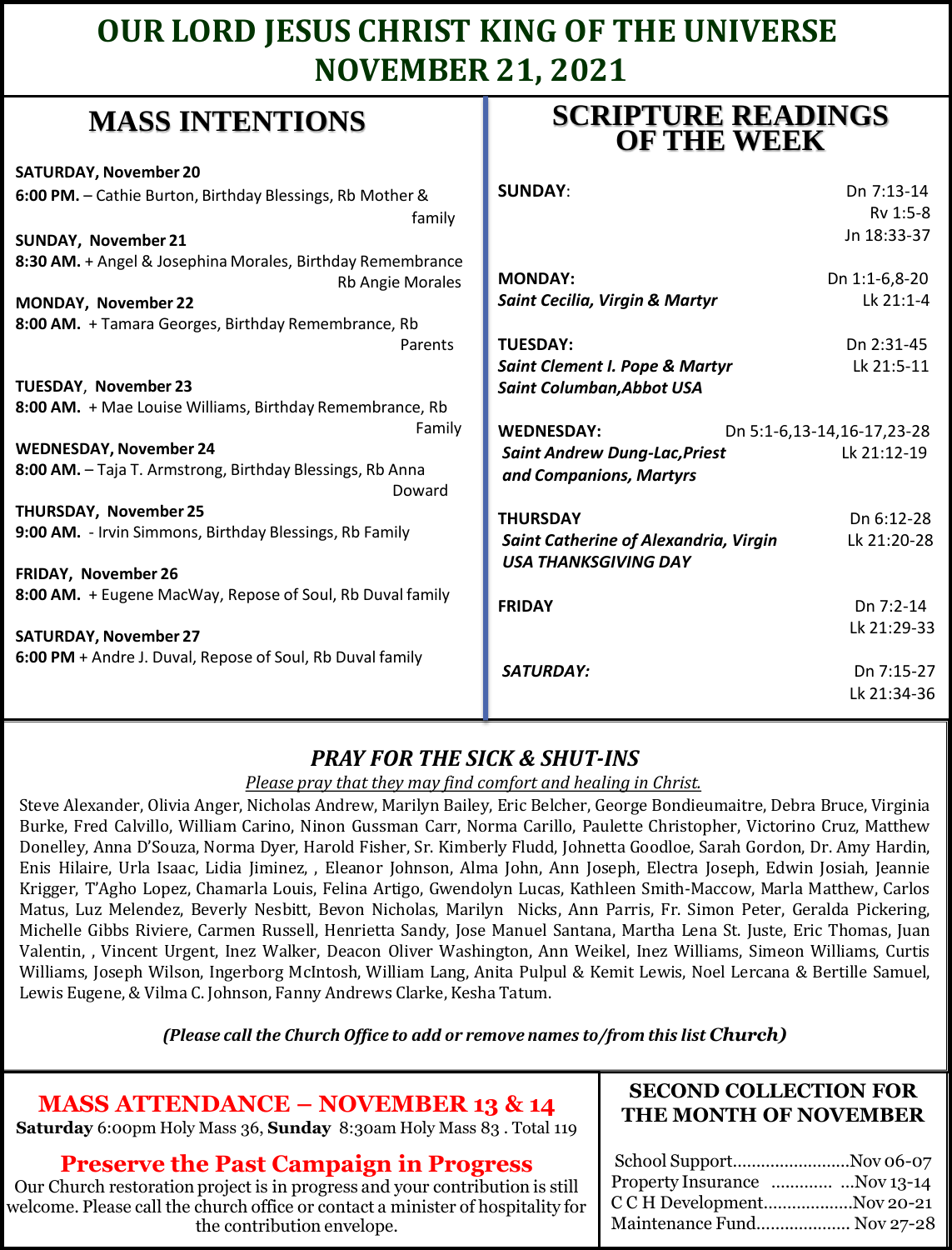## Announcements



#### **Seven Days Sanctuary Lamp Devotion**

The Sanctuary Lamp which burns in the Sanctuary of our church, the reminder of the Lord's Presence in the Most Holy Eucharist, will burn from November 21 to November 27 For Idalia Cecilia Christian & Harriet Hewson Christian, Birthday Remembrance, requested by Alvin Milligan& family .

#### **Christmas Raffle Count Down**

The drawing date for our Raffle is drawing very near just one month away on Christmas Day. Please remember to turn in sold Ticket Stubs & Money after weekend Holy Masses or in the church or school office. We need all your ticket stubs and money now to ensure we'll have all the prizes.

#### **Thanksgiving Holy Mass & Food Offering**

We are looking forward to celebrating Thanksgiving Holy Mass on Thursday November 25 at 9:00 A.M. We have so much to thank God for. God has been so good to us , sparing us from Hurricanes and other natural disasters. Let us make this a true day of joyful Thanks & Praise. Parishioners are encouraged to wear Cultural or colorful Floral attire on that day. There will be two collections during the offertory. The first one will be our usual monetary collection; and the second one will consist of fresh and or nonperishable food items to benefit Catholic Charities and My Brother's Table. The second collection is not going to be picked up, rather, individuals will process with his/her fresh and/or nonperishable food items personally to the altar led by the Altar Servers & Ministers of Hospitality.

#### **Ending of Church Year/Beginning Holy Season of Advent**

Next Sunday November 28, ends the Church Year and begins the Holy Season of Advent. It is a time of preparation, a time for us to prepare our minds & hearts for the birth of our Lord Jesus Christ.

#### **2022 Offertory Envelopes**

The 2022 Offertory Envelopes will be available next Sunday at the rear of the church for you to pick up. The boxes are marked with your Number & Name. If you do not see your name, please contact the church office.

#### **CCD/Religious Education in progress**

CCD Classes began last Sunday, there are still spaces available. We are encouraging parents and grandparents to please register your children or grandchildren for these classes. No child should be left out of receiving religious instructions.

**Bulletin announcements must be submitted to the Church Office by Wednesday at noon**

# Parish Information

#### **Sacrament of Baptism**

Fourth Sunday of each month. Please register your children at the Church Office. Present a copy of the child(ren) birth certificate(s). Classes for parents & godparents are on the 1st, 2<sup>nd</sup> and 3<sup>rd</sup> Tuesday from 6:00 p.m. until 7:00 p.m. each month.

#### **Sacrament of Marriage**

Please make arrangements with parish priest 6 months before your wedding.

#### **Confraternity of Christian Doctrine (CCD) Classes**

Classes are held every Sunday during the school year and begin with attendance and instruction in the classroom following 8:30 a.m. Holy Mass.

#### **Rite of Christian Initiation of Adults (RCIA) Classes**

RCIA is the journey of faith by which interested persons become members of the Roman Catholic Church. The program instructs adults to enter into full communion with the Catholic Church through Baptism and/or Confirmation and Holy Communion. To register, please call the church office at (340) 772-0138.

#### **Sacrament of Penance**

Confession is the sacrament that allows us to admit our faults and develop humility, but the most profound part is we get to experience Christ's gift of mercy.

Weekdays……………….…………….... 15 min. before Holy Mass Weekends………………………………. 30 min. before Holy Mass

#### **Funerals**

All funeral services begin at 10:30 a.m. Viewings at 9:30 am. No funerals are held on weekends. Arrangements must be made with the Church before funeral arrangements with the funeral home.

#### **Sacrament of the Anointing of the Sick**

Please call the rectory at (340) 772-0138 whenever a family member or friend is seriously ill or hospitalized.

#### **Parish Registration**

Parishioners who are 18 years and older are invited to register at the Church Office as well as become active and contributing members. We would like to maintain an upto-date listing of all St. Patrick parishioners. Registration also helps in providing quick services for the request and proof of miscellaneous church letters for individuals, Baptism, Confirmation, etc.